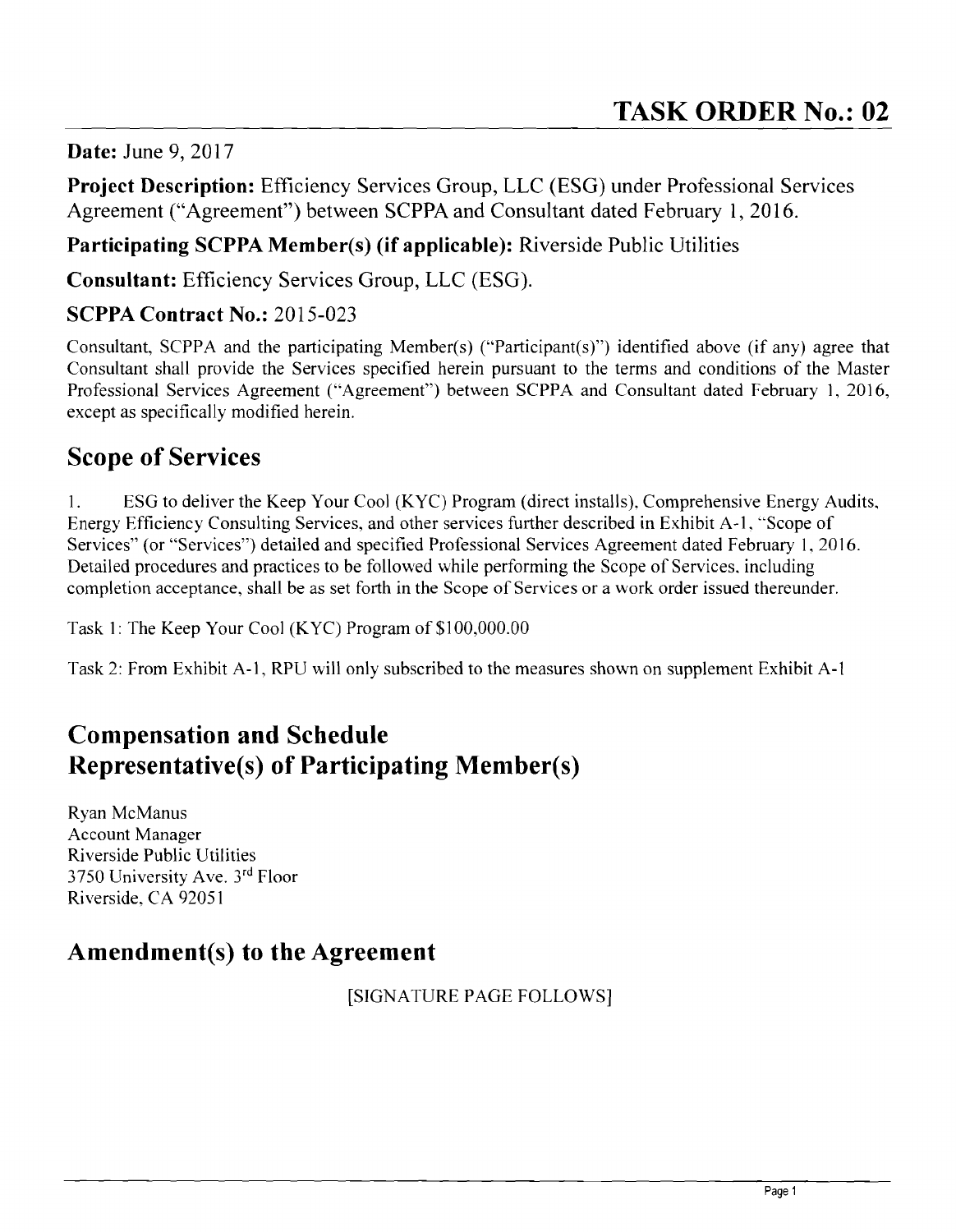IN WITNESS WHEREOF, the parties have signed this Task Order as of the date first written above.

### **SOUTHERN CALIFORNIA PUBLIC POWER AUTHORITY**

By:

MICHAEL S. WEBSTER Executive Director

and;

EFFICIENCY SERVICES GROUP, LLC By: MARK GOSVENER f1 Chief Operations Officer

# **Participant's Acknowledgement and Agreement**

By signing this Task Order, Participant agrees to reimburse SCPPA for all fees and expenses invoiced by Consultant and will be responsible for all payment obligations incurred by SCPPA in connection with the work performed at the direction of or on behalf of Participant. Participant agrees to hold SCPPA and all other SCPPA members harmless for payment for work performed at the direction of, and for the exclusive benefit of Participant.

### **Riverside Public Utilities**

By:

JOHN A. RUSSO City Manager

Certified as to Available of Funds: APPROVED AS TO FORM:

CFC/Treasurer By: lirector

7 By: Disem

Assistant City Attorney

D Check here if Participant has indicated acknowledgement and agreement by letter addressed to SCPPA.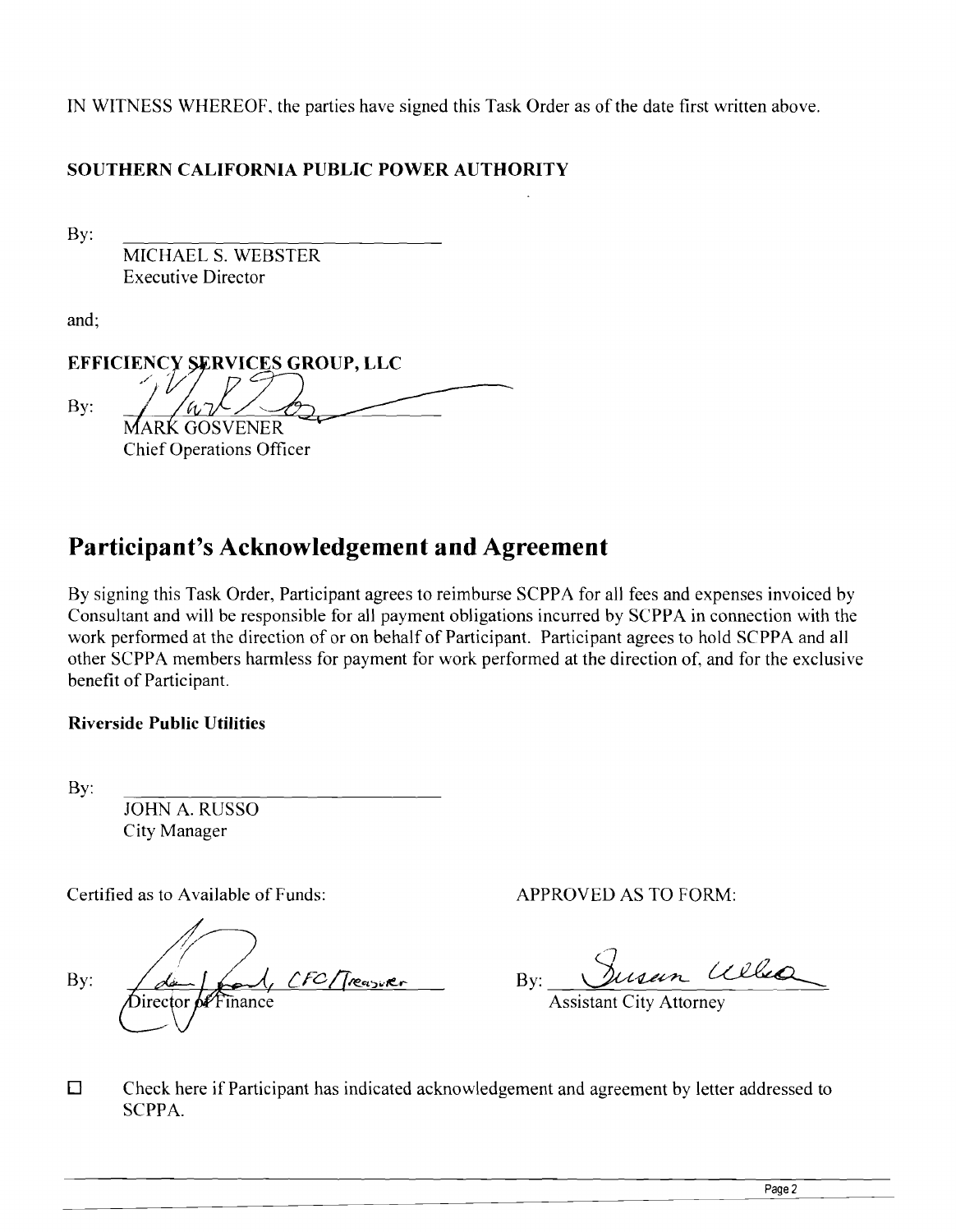## Exhibit A-I

## SCOPE OF SERVICES

The goal of the *Keep Your Cool* (KYC) program is to help commercial business owners save a significant amount of energy through the installation of targeted. best practice measures that are low-risk and high return. Combined with additional benefits such as job creation/retention, increased awareness of energy efficiency in the commercial market sector, and driving sustainability through equipment price reductions. the program is well positioned to meet the goals of SCPPA's Members. Issued under the Agreement between SCPPA and Efficiency Services Group, LLC (ESG), this Scope of Services describes the scope of services and compensation to implement KYC for Riverside Public Utilities (RPU).

This Scope of services is effective as of the date of RPU's Agreement Letter to SCPPA, and shall remain in effect until June 30, 2018 (or until all funds are exhausted, if prior to June 30, 2018).

#### Task 1: Contract Management

#### Subtask 1.1: Development of Program Scopes and Budgets

ESG will work directly with RPU to develop a KYC program scope and budget that meets the unique goals and objectives of RPU. This process will include, but not be limited to. use of a budget analysis tool which allows RPU to customize their measure portfolio, target penetration rates and incentive levels. ESG will provide program and technical guidance to ensure RPU's KYC program is the best fit for their service territory.

#### Subtask 1.2: Invoicing

Monthly invoices will be submitted to SCPPA requesting reimbursement of expenses for projects completed the prior month. ESG's invoices will associate all project expenses with this Scope of Services for RPU's KYC program. Invoices will be reviewed and approved by RPU prior to submission to SCPPA.

#### Subtask 1.3: Budget Tracking

Project expenses billed to SCPPA for RPU's KYC program will be tracked on a monthly, fiscal yearto-date and program-to-date basis. ESG will maintain a budget tracker which compares the fiscal year-to-date expenses to the fiscal year budget so as to ensure funds are not exceeded under this Scope of Services.

#### Subtask 1.4: Subcontractor Management

ESG will be responsible for the quality of work of all subcontractors utilized under this Scope of Services. RPU's single point-of-contact will be ESG under this Scope of Services.

#### Task 2: Program Delivery

#### Subtask 2.1: Program Development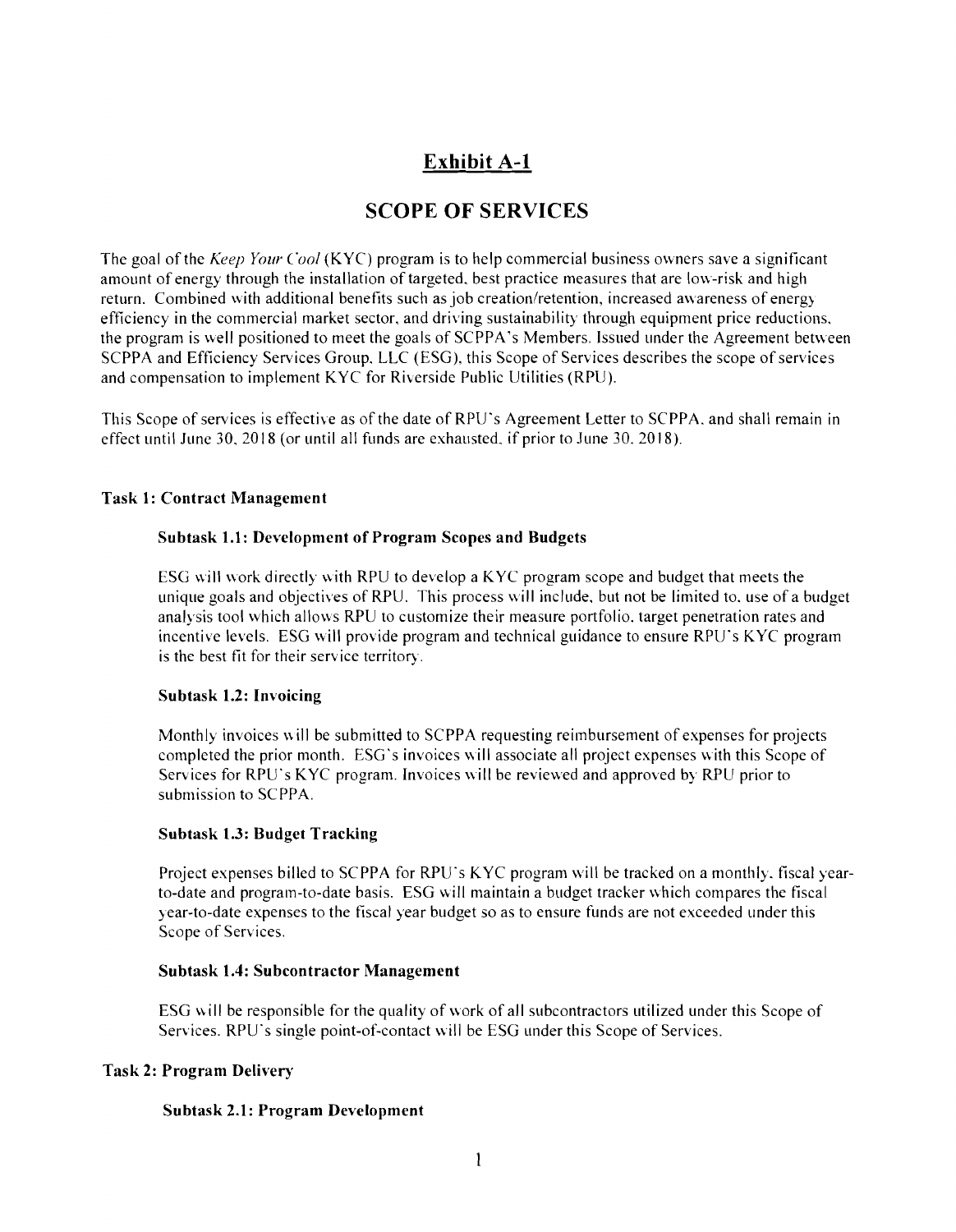The purpose of this task is to prepare for program launch. This may include updating program content (marketing materials. website, forms etc.), creating program templates (such as RPU's letter introducing the program), pre-ordering materials, recruitment and training of installation subcontractors. and program training for RPU staff.

#### Subtask 2.2: Customer Recruitment

The purpose of this task is to market the program to potential customers in RPU service territory. The ultimate goal of this task is to enlist customers and schedule their retrofit installations.

 $KYC$ 's recruitment strategy is multi-faceted and includes: 1.) a postcard campaign to alert prospects: 2.) site visits from KYC Auditors following leads generated by direct mail or the website; and 3.) systematic cold-calls by KYC Auditors. Making sure that every customer has multiple interactions with the program is the key to avoiding lost opportunities.

#### Subtask 2.3: Site Audit Report

Customers who express interest in the program will receive a site audit by a KYC Auditor. The auditor will check existing refrigeration equipment at their facility for retrofit opportunities. Each piece of equipment will be labeled with a unique serial number and any future work done to that equipment will include a reference to that serial number. Digital photographs will be taken to record the specifications and/or the condition of the equipment, whether or not it is to be retrofit.

The KYC Auditor will record their findings and prepare an audit report for the customer. The audit report will detail all recommended energy efficient measures, the energy and monetary savings calculations, what incentives are available and what co-pays, if any, would be required. The KYC Auditor will submit the audit report and documentation to KYC administration via the online scheduling system.

KYC Auditors will follow up with customers who require extra time to make a decision, have additional questions or must meet requirements specific to their business (e.g. corporate approval) at a minimum of weekly intervals until the customer accepts or declines participation.

#### Subtask 2.4: Project Logistics

Once a customer signs the required participation paperwork, KYC administration \\ ill take responsibility for coordinating successful project delivery. This includes preliminary estimates of inventory required for rhe project. as well as reserving funds in RPU's KYC budger to avoid oversubscription of this Work Order.

Meanwhile. the KYC Operations Manager will review the project and issue a pre-inspection order. If a discrepancy is discovered during the pre-inspection visit, the installer may write a change order for the job. If the change order increases the customer expense or in any way adversely affects the expected value of the project, the customer will be notified and must approve the change order.

Once the pre-inspection report is returned and any changes are authorized, the project will be approved for production.

#### Subtask 2.5: Retrofit Installations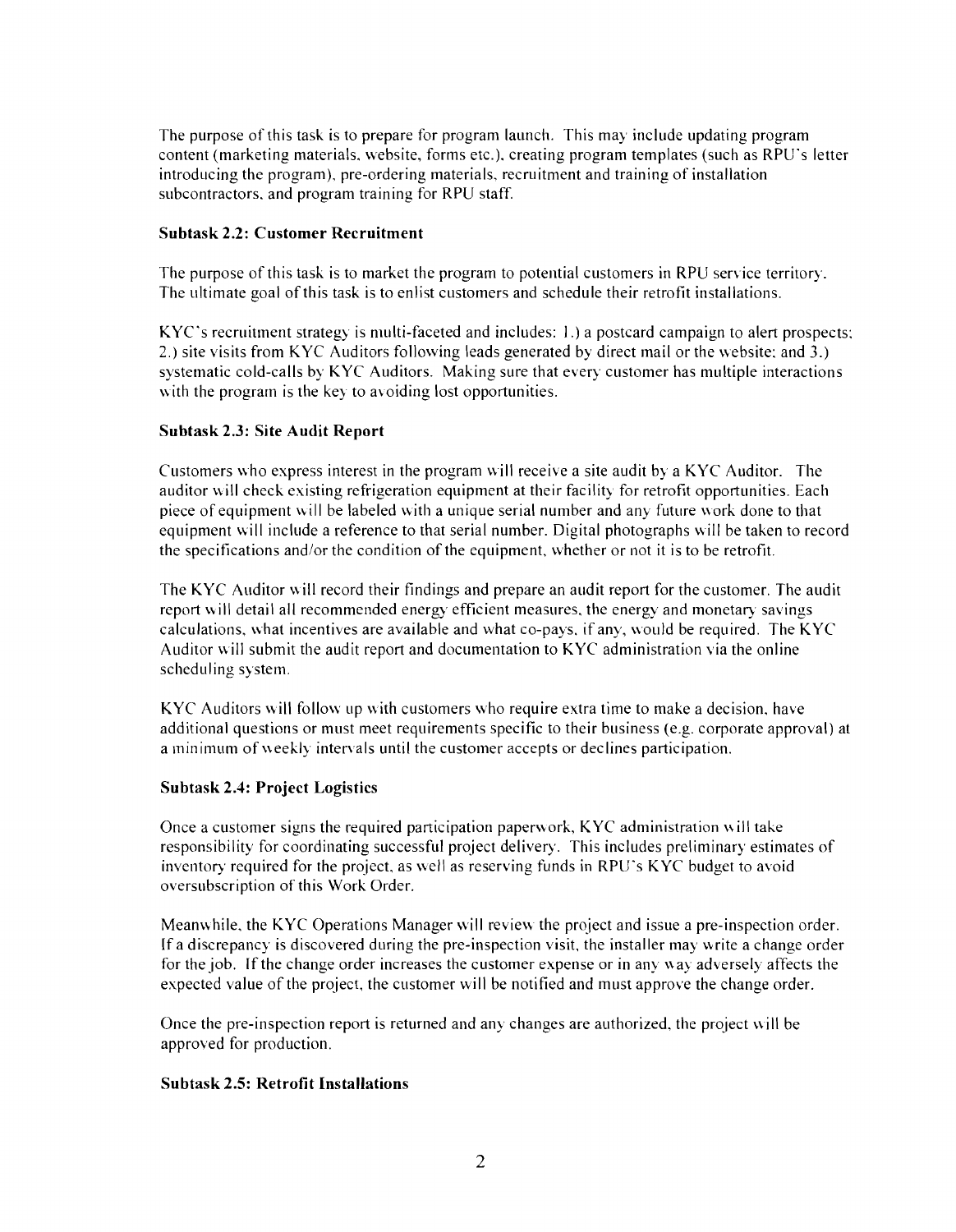The project installation work will be scheduled and completed within 30-days. Measures will, on average, be installed within two weeks of the customer's acceptance of the project proposal. Installers will arrive at the scheduled time, greet the customer or their employee, and identify themselves as a representative of RPU and the *Keep Your Coo!* program.

Upon completion of the retrofit, the installer will provide the customer with an explanation of all work that was performed. If the work meets the customer's approval, they will be asked to sign a Project Completion Form. If the job cannot be completed in that day. the installer will let the customer know when they will return to complete the job. In the event a customer is not satisfied with the work and chooses not to sign the Project Completion Form, the installer will attempt to rectify the customer's concerns. If immediate resolution is not possible, the installer will seek guidance from their direct superior and/or the KYC Operations Manager. If a resolution still cannot be achieved. ESG will make a determination of the best course of action. which may include consultation with RPU. In the event the issue is a result of contractor negligence. ESG may elect to remove the contractor from the program and hire a new contractor to complete/repair issues on the job.

#### Subtask 2.6: Quality Assurance / Quality Control

All materials installed under this scope of services are new and sourced from the best known suppliers. Upon request, ESG can provide data sheets for all products installed in the KYC program.

A key component to validating energy savings is performing Quality Control (QC) field verifications. These post-installation visits will be conducted by ESG on a minimum of25% of the projects that are completed under this Work Order.

During the QC field verification visits, ESG staff will verify that all measures reported by the installer are accounted for in the building and that the measures are working properly. In the event that a discrepancy or improper installation is identified, ESG will take steps to ensure the work is rectified within 10 working days and ESG will conduct a follow-up visit to verify.

#### Subtask 2.7: Program Metrics

The measures installed, date of installation, and estimated energy savings and demand reduction will be tracked on an ongoing basis during the course of RPU's KYC program. Monthly reports will be prepared for RPU and will detail the activity for the month and program-to-date in their service territory. A separate report will be prepared for RPU's fiscal year which will include all of the data required to report the retrofit projects in the current version of the EE/E3 model.